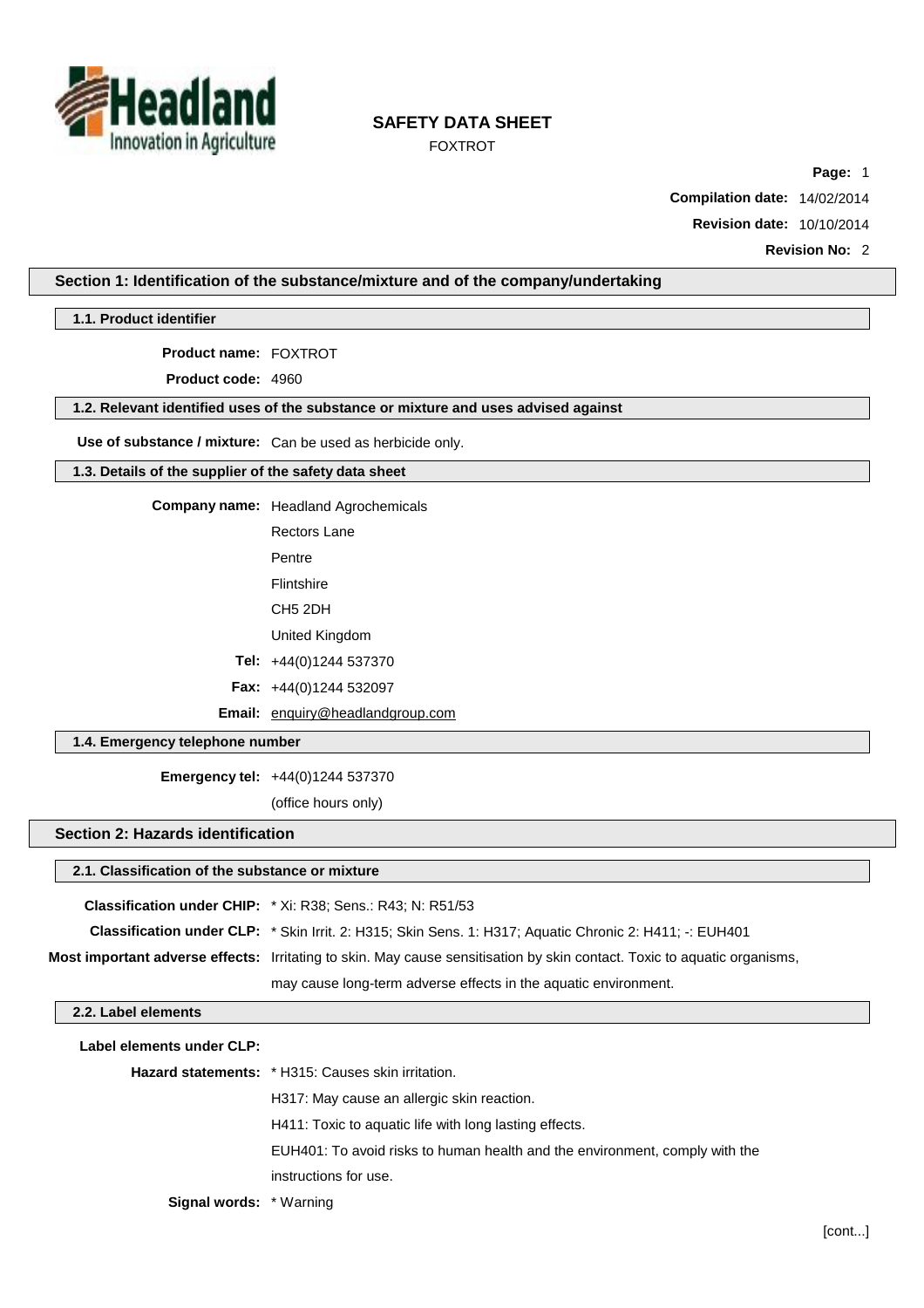## FOXTROT

**Page:** 2

**Hazard pictograms:** \* GHS07: Exclamation mark GHS09: Environmental **Precautionary statements:** \* P261: Avoid breathing vapours. P280: Wear protective gloves. P302+352: IF ON SKIN: Wash with plenty of soap and water. P333+313: If skin irritation or rash occurs: Get medical advice/attention. P362: Take off contaminated clothing and wash before reuse. P501: Dispose of contents/container to hazardous or special waste collection point. **Label elements under CHIP: Hazard symbols:** Irritant. Dangerous for the environment. **Risk phrases:** \* R38: Irritating to skin. R43: May cause sensitisation by skin contact. R51/53: Toxic to aquatic organisms, may cause long-term adverse effects in the aquatic environment. **Safety phrases:** \* S24: Avoid contact with skin. S37: Wear suitable gloves. S61: Avoid release to the environment. Refer to special instructions / safety data sheets. **Precautionary phrases:** To avoid risks to man and the environment, comply with the instructions for use. **2.3. Other hazards**

**PBT:** This product is not identified as a PBT substance.

## **Section 3: Composition/information on ingredients**

## **3.2. Mixtures**

#### **Hazardous ingredients:**

SOLVENT NAPHTHA (PETROLEUM), HEAVY AROMATIC - REACH registered number(s): 01-2119451097-39-XXXX

| <b>EINECS</b> | CAS        | <b>CHIP Classification</b>     | CLP Classification                            | Percent |
|---------------|------------|--------------------------------|-----------------------------------------------|---------|
| ່ 265-198-5   | 64742-94-5 | ' Xn: R65: -: R66: N: R51/53 ∶ | Asp. Tox. 1: H304; Aquatic Chronic 2:<br>H411 | 30-50%  |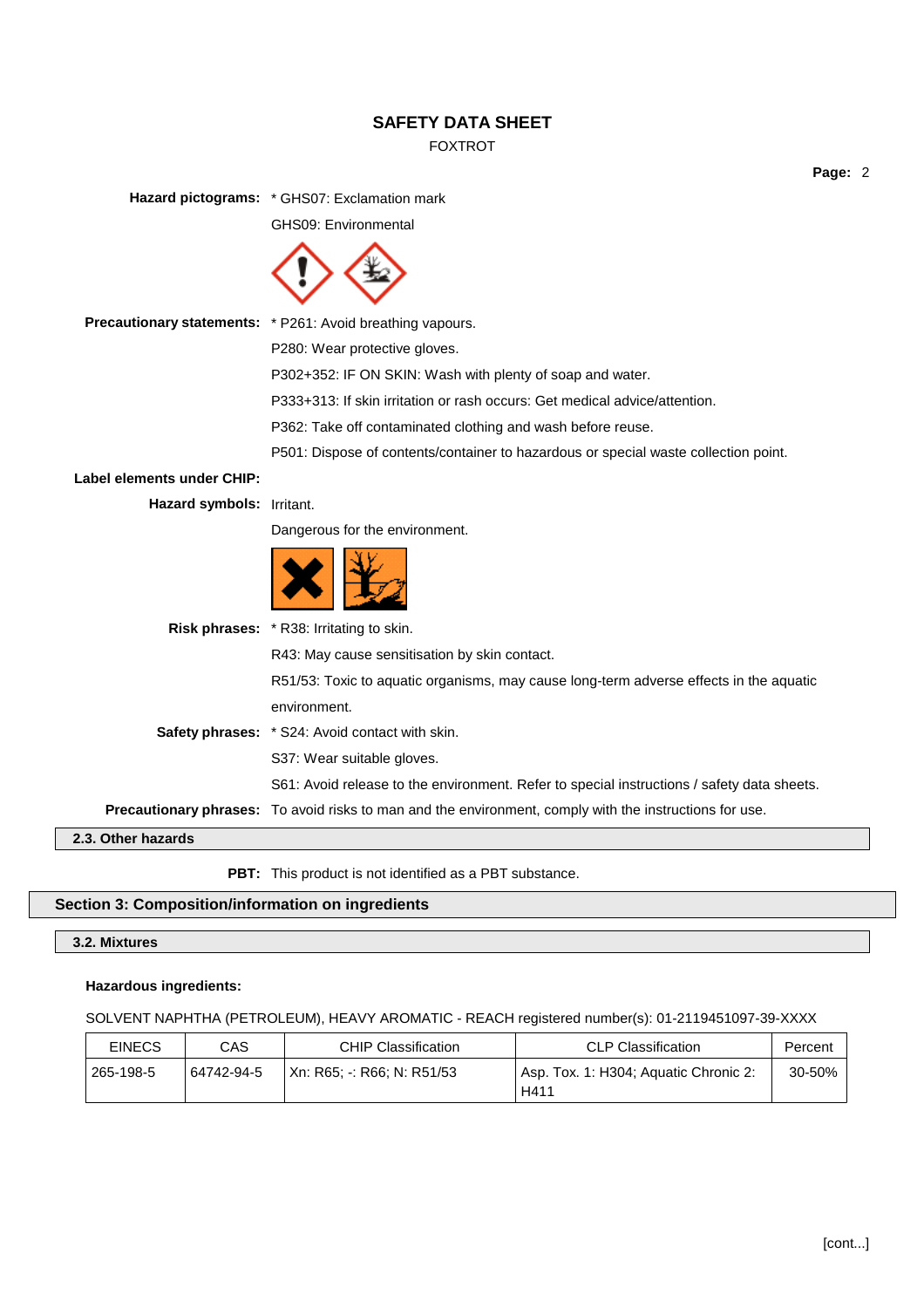## FOXTROT

## **Page:** 3

ETHOXYLATED ALCOHOLS, C9-C11

|                    | 68439-46-3 | Xn: R22; Xi: R41; -: R52                                              | Acute Tox. 4: H302; Eye Dam. 1: H318                                                          | 5-10%    |
|--------------------|------------|-----------------------------------------------------------------------|-----------------------------------------------------------------------------------------------|----------|
| FENOXAPROP-P-ETHYL |            |                                                                       |                                                                                               |          |
|                    | 71283-80-2 | N: R50/53                                                             | Aquatic Acute 1: H400; Aquatic Chronic<br>1: H410                                             | $5-10%$  |
|                    |            | CLOQUINTOCETMEXYL - REACH registered number(s): 01-0000012013-89-XXXX |                                                                                               |          |
| 619-447-3          | 99607-70-2 | Xn: R22; Sens.: R43; N: R50/53                                        | Acute Tox. 4: H302; Skin Sens. 1B:<br>H317; Aquatic Acute 1: H400; Aquatic<br>Chronic 1: H410 | $1 - 5%$ |

## **Section 4: First aid measures**

| 4.1. Description of first aid measures |                                                                                                                    |
|----------------------------------------|--------------------------------------------------------------------------------------------------------------------|
|                                        | <b>Skin contact:</b> Remove all contaminated clothes and footwear immediately unless stuck to skin.                |
|                                        | Drench the affected skin with running water for 10 minutes or longer if substance is still                         |
|                                        | on skin. Wash immediately with plenty of soap and water. Consult a doctor if irritation                            |
|                                        | develops.                                                                                                          |
|                                        | Eye contact: Bathe the eye with running water for 15 minutes. Remove contact lenses, if present, after             |
|                                        | the first 5 minutes, then continue rinsing. Consult a doctor.                                                      |
|                                        | Ingestion: Do not induce vomiting. Wash out mouth with water. Give 1 or 2 glasses of water or milk                 |
|                                        | to drink. If vomiting does occur, rinse mouth and drink fluids again. Transfer to hospital                         |
|                                        | as soon as possible.                                                                                               |
|                                        | Inhalation: Remove casualty from exposure ensuring one's own safety whilst doing so. Light cases:                  |
|                                        | Keep person under surveillance. Get medical attention immediately if symptoms                                      |
|                                        | develop. Serious cases: Get medical attention immediately or call for an ambulance.                                |
|                                        | 4.2. Most important symptoms and effects, both acute and delayed                                                   |
|                                        | Skin contact: There may be irritation and redness at the site of contact. May produce an allergic                  |
|                                        | reaction.                                                                                                          |
|                                        | Eye contact: There may be irritation and redness.                                                                  |
|                                        | Ingestion: There may be soreness and redness of the mouth and throat.                                              |
|                                        | Inhalation: There may be irritation of the throat with a feeling of tightness in the chest. Inhalation of          |
|                                        | vapours may cause lowered consciousness.                                                                           |
|                                        | Delayed / immediate effects: Immediate effects can be expected after short-term exposure.                          |
|                                        | 4.3. Indication of any immediate medical attention and special treatment needed                                    |
|                                        | Immediate / special treatment: Immediate medical attention is required in case of ingestion. Show this safety data |
|                                        |                                                                                                                    |
|                                        | sheet to the doctor in attendance. There is no specific antidote for exposure to this                              |
|                                        | material. Treatment of exposure is as for a general chemical. Gastric lavage and/or                                |
|                                        | administration of activated charcoal can be considered.                                                            |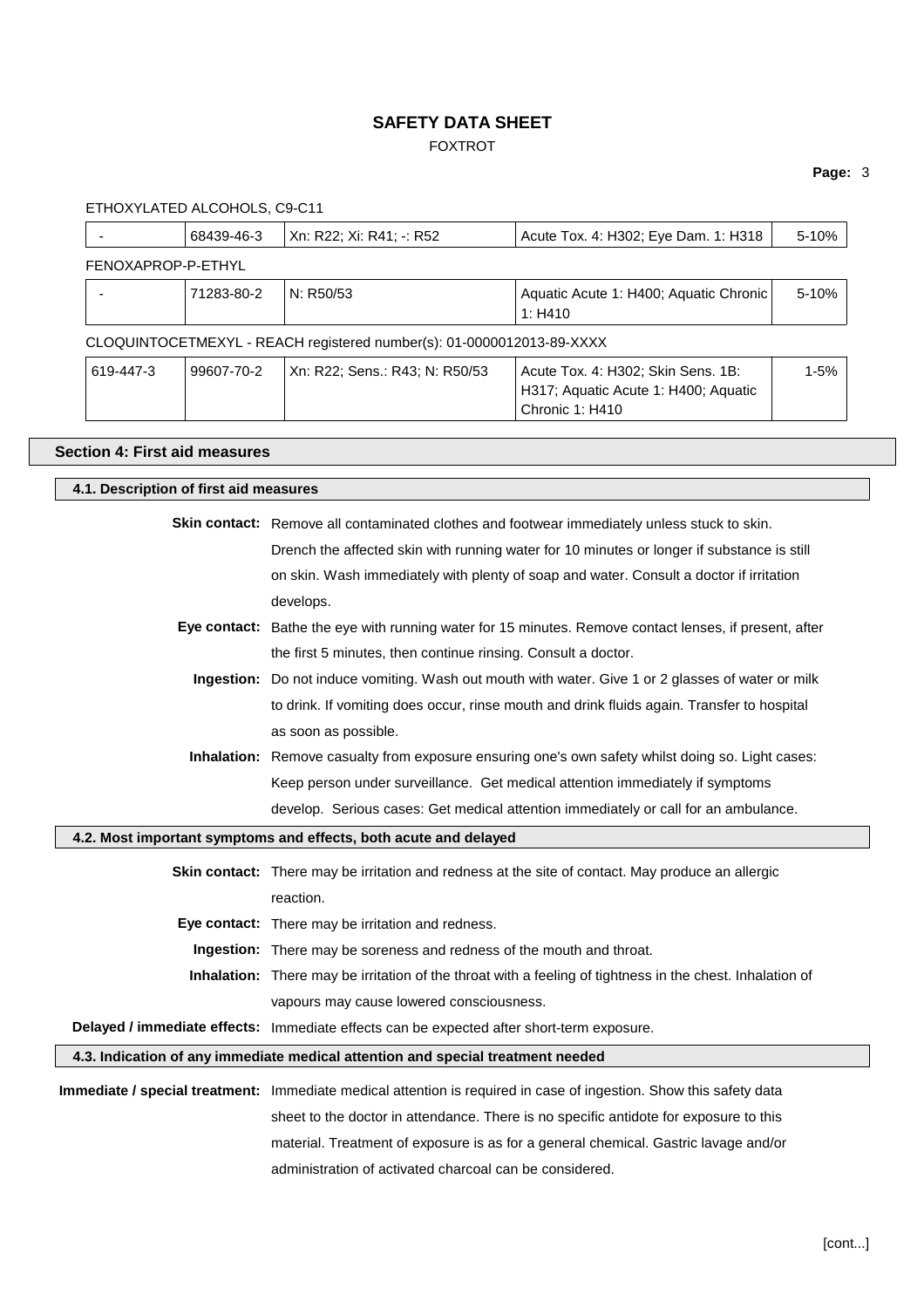FOXTROT

| <b>Section 5: Fire-fighting measures</b>                                                         |                                                                                                                                          |  |  |
|--------------------------------------------------------------------------------------------------|------------------------------------------------------------------------------------------------------------------------------------------|--|--|
| 5.1. Extinguishing media                                                                         |                                                                                                                                          |  |  |
|                                                                                                  | Extinguishing media: * Dry chemical or carbon dioxide for small fires, water spray or foam for large fires. Avoid<br>heavy hose streams. |  |  |
|                                                                                                  | 5.2. Special hazards arising from the substance or mixture                                                                               |  |  |
| Exposure hazards: The essential breakdown products for the material are: carbon monoxide, carbon |                                                                                                                                          |  |  |
|                                                                                                  | dioxide, nitrogen oxides, hydrogen chloride and various other chlorinated organic                                                        |  |  |
|                                                                                                  | compounds.                                                                                                                               |  |  |
| 5.3. Advice for fire-fighters                                                                    |                                                                                                                                          |  |  |
|                                                                                                  | Advice for fire-fighters: * Use water spray to keep fire-exposed containers cool. Approach fire from upwind to                           |  |  |
|                                                                                                  | avoid hazardous vapours and toxic decomposition products. Fight fire from protected                                                      |  |  |
|                                                                                                  | location or maximum possible distance. Dike area to prevent water run off. Wear self-                                                    |  |  |
|                                                                                                  | contained breathing apparatus. Wear protective clothing to prevent contact with skin and                                                 |  |  |
|                                                                                                  | eyes.                                                                                                                                    |  |  |
| Section 6: Accidental release measures                                                           |                                                                                                                                          |  |  |
|                                                                                                  | 6.1. Personal precautions, protective equipment and emergency procedures                                                                 |  |  |
|                                                                                                  | Personal precautions: Refer to section 8 of SDS for personal protection details. Mark out the contaminated area                          |  |  |
|                                                                                                  | with signs and prevent access to unauthorised personnel. Eliminate all sources of                                                        |  |  |
|                                                                                                  | ignition. Avoid and reduce mist formation as much as possible. Turn leaking containers                                                   |  |  |
|                                                                                                  | leak-side up to prevent the escape of liquid. In the case of large spills, (10 tons or more)                                             |  |  |
|                                                                                                  | alert the appropriate authorities.                                                                                                       |  |  |
| 6.2. Environmental precautions                                                                   |                                                                                                                                          |  |  |
|                                                                                                  | Environmental precautions: Do not discharge into drains or rivers. Contain the spillage using bunding. Wash waters                       |  |  |
|                                                                                                  | must be prevented from entering surface water drains. Accidental release into water                                                      |  |  |
|                                                                                                  | courses must be alerted to the appropriate regulatory body.                                                                              |  |  |
|                                                                                                  | 6.3. Methods and material for containment and cleaning up                                                                                |  |  |
|                                                                                                  | Clean-up procedures: Surface water drains within close vicinity of the spill should be covered. Spills on the                            |  |  |
|                                                                                                  | floor or other impervious surface should be absorbed onto an absorptive material such                                                    |  |  |
|                                                                                                  | as hydrated lime, universal binder, Fuller's earth or other absorbent clays. Collect the                                                 |  |  |
|                                                                                                  | contaminated absorbent in suitable containers. Clean the area with soda lye and much                                                     |  |  |
|                                                                                                  | water. Absorb wash liquid onto absorbent and transfer to suitable containers. Spills                                                     |  |  |
|                                                                                                  | which soak into the ground should be dug up and placed in suitable containers. Used                                                      |  |  |
|                                                                                                  | containers should be properly closed and labelled. Spills in water should be contained                                                   |  |  |
|                                                                                                  | as much as possible by isolation of the contaminated water. The contaminated water                                                       |  |  |
|                                                                                                  | must be collected and removed for treatment or disposal. Refer to section 13 of SDS for                                                  |  |  |
|                                                                                                  | suitable method of disposal.                                                                                                             |  |  |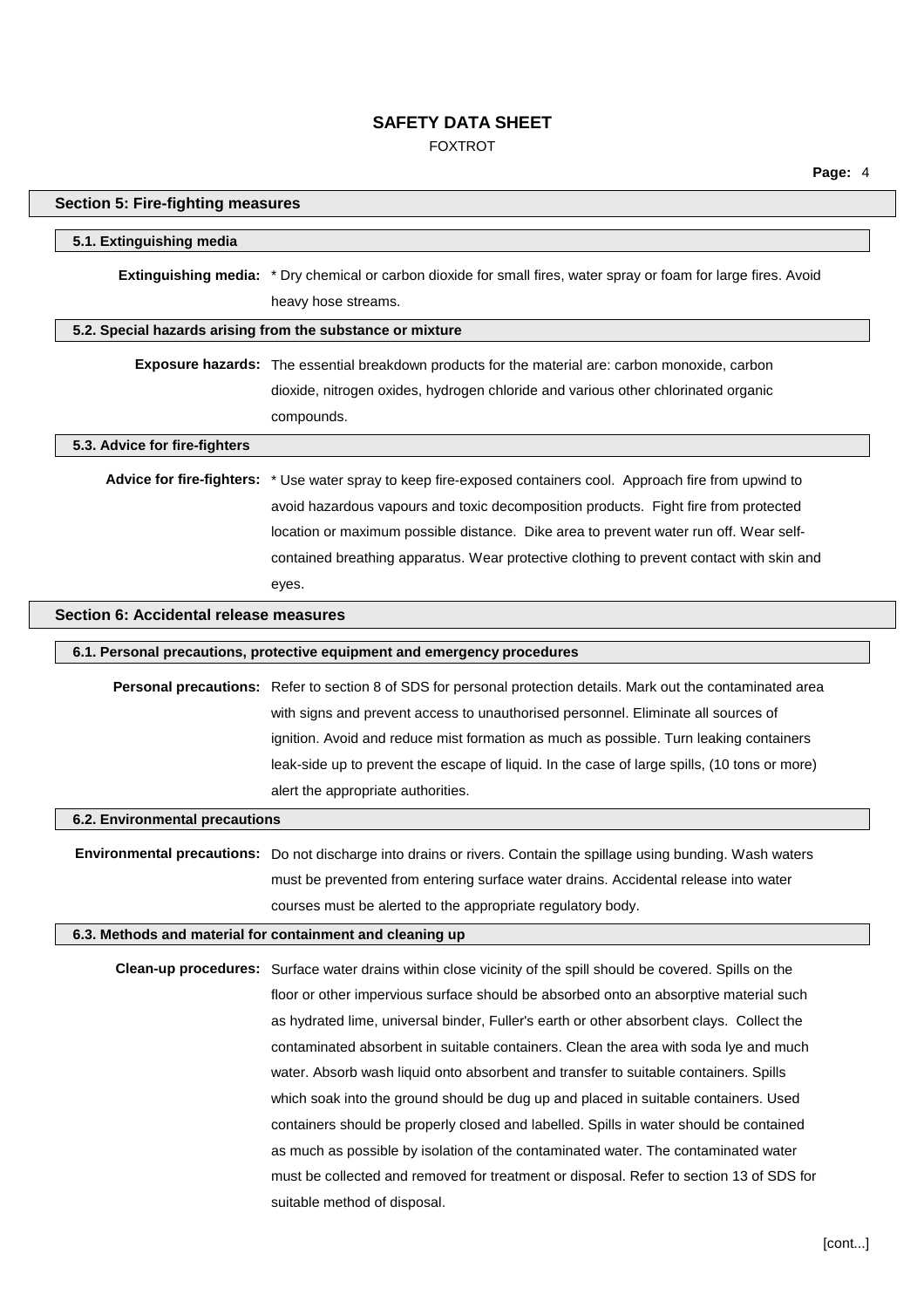FOXTROT

#### **6.4. Reference to other sections**

#### **Reference to other sections:** Refer to section 8 of SDS. Refer to section 13 of SDS.

### **Section 7: Handling and storage**

#### **7.1. Precautions for safe handling**

| <b>Handling requirements:</b> Avoid direct contact with the substance. Material should be handled by mechanical |
|-----------------------------------------------------------------------------------------------------------------|
| means as much as possible. Ensure there is sufficient ventilation of the area. Exhaust                          |
| gases should be filtered or treated otherwise. For its use as a pesticide, look for                             |
| precautions and personal protective measures on the officially approved label or other                          |
| official guidance or policy in force. If these are lacking, see section 8 of this SDS. Avoid                    |
| the formation or spread of mists in the air. Inhalation of the product's vapours can cause                      |
| lowered consciousness, increasing risk when operating machinery and driving. Clean                              |
| protective clothing and protective equipment with soap and water after use. Collect all                         |
| wash water and dispose of as hazardous waste.                                                                   |

#### **7.2. Conditions for safe storage, including any incompatibilities**

**Storage conditions:** Keep away from direct sunlight. Do not store near direct sources of heat. Keep container tightly closed. The storage room should be constructed of incombustible material, closed, dry, ventilated and with impermeable floor. The room should only be used for storage of chemicals, and without access to unauthorised persons or children. Food, drink, feed and seed should not be present. A warning sign reading 'POISON' is recommended. A hand wash station should be available.

#### **7.3. Specific end use(s)**

**Specific end use(s):** This product is a registered pesticide, which may only be used for the applications it is registered for, in accordance with a label approved by the regulatory authorities.

#### **Section 8: Exposure controls/personal protection**

**8.1. Control parameters**

#### **Workplace exposure limits:** No data available.

**8.1. DNEL/PNEC Values**

#### **Hazardous ingredients:**

#### **FENOXAPROP-P-ETHYL**

| Type        | Exposure | Value                      | Population | Effect |
|-------------|----------|----------------------------|------------|--------|
| <b>DNEL</b> | $\sim$   | $\vert$ 0.014 mg/kg.bw/day |            |        |
| <b>PNEC</b> | -        | $0.01$ mg/l                |            |        |

#### **8.2. Exposure controls**

**Engineering measures:** When used in a closed system, personal protection equipment will not be required. The following is meant for other situations, when the use of a closed system is not possible,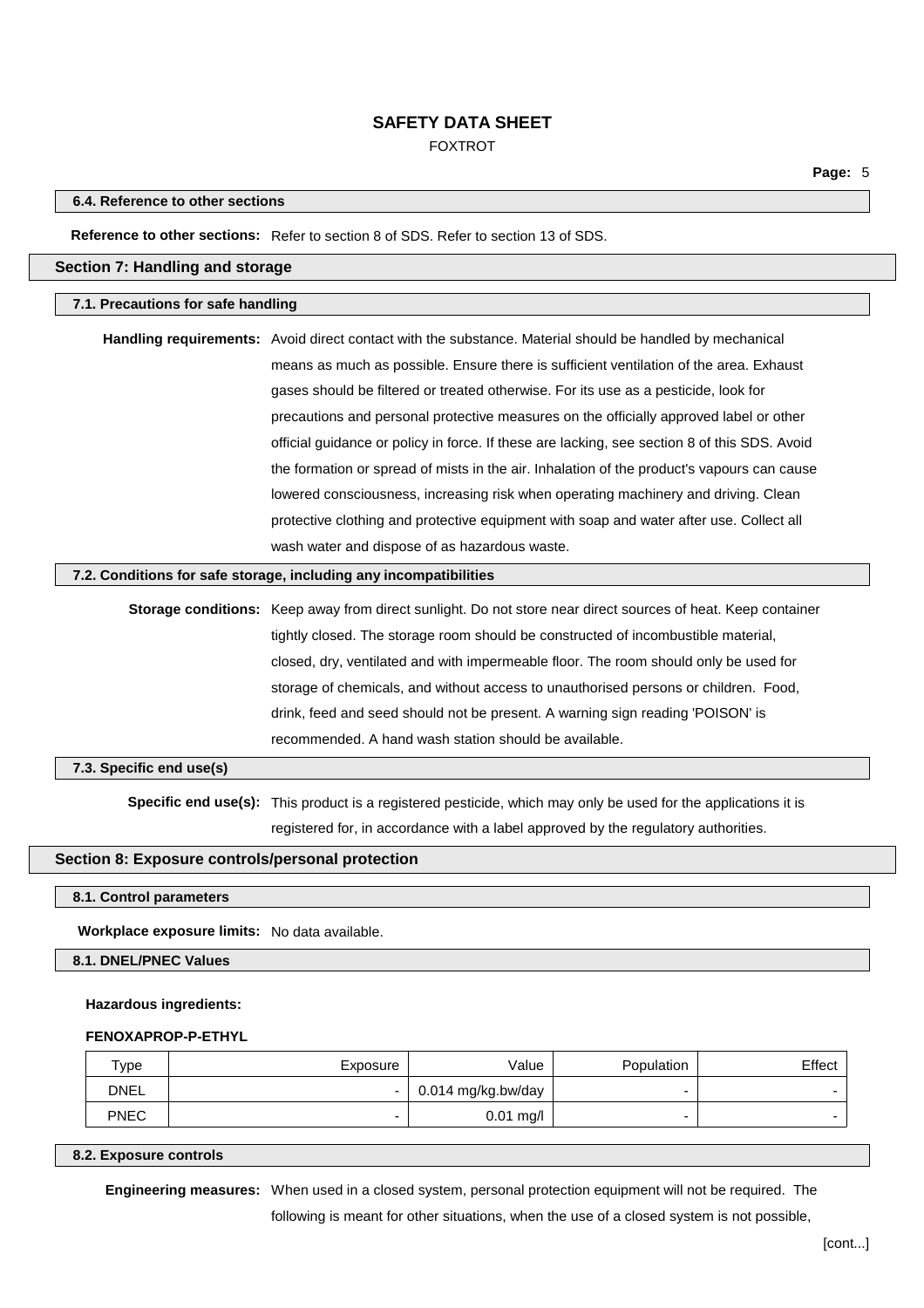## FOXTROT

| or when it is necessary to open the system. Consider the need to render equipment or                           |
|----------------------------------------------------------------------------------------------------------------|
| piping system non-hazardous before opening.                                                                    |
| Respiratory protection: The product is not likely to present an airborne exposure concern during normal        |
| handling, but in the event of a discharge of the material which produces a heavy vapour                        |
| or mist, workers should put on officially approved face mask or respiratory protection.                        |
| Respiratory protection with universal filter type, including particle filter.                                  |
| Hand protection: Wear chemical resistant gloves, such as barrier laminate, butyl rubber or nitrile rubber.     |
| The breakthrough times of these materials for the product are unknown, but it is                               |
| expected they will give adequate protection. Replace gloves frequently and limit work                          |
| done manually.                                                                                                 |
| <b>Eye protection:</b> Safety glasses. Ensure eye bath is to hand.                                             |
| <b>Skin protection:</b> Waterproof pants and apron of chemical resistant material or coveralls with PE coating |
| will be sufficient for short time exposure. Coveralls must be discarded after use if                           |
| contaminated. In cases of prolonged exposure, barrier laminate coveralls may be                                |
| required.                                                                                                      |
| <b>Environmental:</b> Refer to specific Member State legislation for requirements under Community              |
| environmental legislation.                                                                                     |
|                                                                                                                |

## **Section 9: Physical and chemical properties**

## **9.1. Information on basic physical and chemical properties**

| <b>State: Liquid</b>               |                                                                                  |                                                      |  |
|------------------------------------|----------------------------------------------------------------------------------|------------------------------------------------------|--|
| <b>Colour: White</b>               |                                                                                  |                                                      |  |
|                                    | <b>Odour:</b> Aromatic                                                           |                                                      |  |
|                                    | <b>Oxidising:</b> Non-oxidising (by EC criteria)                                 |                                                      |  |
|                                    | <b>Solubility in water:</b> Emulsifiable in water                                |                                                      |  |
|                                    | <b>Viscosity:</b> 140 - 2200 mPa.s at $20^{\circ}$ C (dependent on shear stress) |                                                      |  |
| <b>Boiling point/range °C: 100</b> |                                                                                  | Melting point/range $C: < 0$                         |  |
| <b>Flash point °C:</b> $>100$      |                                                                                  | <b>Part.coeff. n-octanol/water:</b> See section 12.3 |  |
| Autoflammability°C: $>400$         |                                                                                  | <b>Relative density:</b> Approx. 1.03 g/ml           |  |
|                                    | <b>pH:</b> $6.3$ at $25^{\circ}$ C                                               |                                                      |  |

**9.2. Other information**

**Other information:** No data available.

## **Section 10: Stability and reactivity**

**10.1. Reactivity**

**Reactivity:** Stable under recommended transport or storage conditions.

## **10.2. Chemical stability**

**Chemical stability:** Stable under normal conditions.

**Page:** 6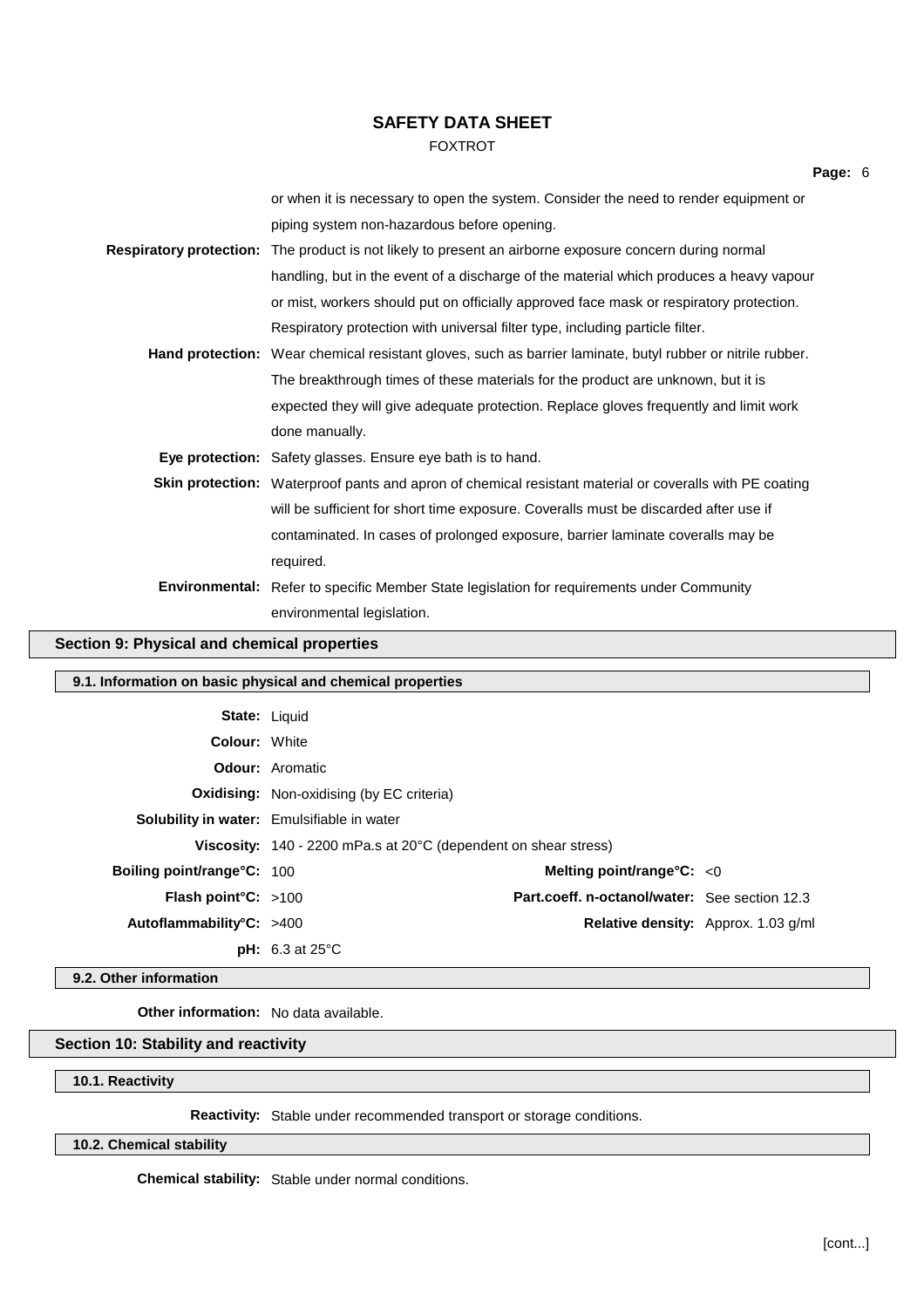## FOXTROT

#### **10.3. Possibility of hazardous reactions**

**Hazardous reactions:** Hazardous reactions will not occur under normal transport or storage conditions.

Decomposition may occur on exposure to conditions or materials listed below.

#### **10.4. Conditions to avoid**

**Conditions to avoid:** Heat.

#### **10.5. Incompatible materials**

**Materials to avoid:** Strong acids. Strong bases.

### **10.6. Hazardous decomposition products**

**Haz. decomp. products:** In combustion emits toxic fumes. See subsection 5.2

#### **Section 11: Toxicological information**

## **11.1. Information on toxicological effects**

#### **Toxicity values:**

| Route         | <b>Species</b> | Test    | Value | Units |
|---------------|----------------|---------|-------|-------|
| DUST/MIST     | RAT            | 4H LC50 | >4.96 | mq/l  |
| <b>DERMAL</b> | <b>RAT</b>     | LD50    | >2000 | mg/kg |
| ORAL          | <b>RAT</b>     | LD50    | >2000 | mg/kg |

#### **Hazardous ingredients:**

#### **SOLVENT NAPHTHA (PETROLEUM), HEAVY AROMATIC**

| <b>DERMAL</b>  | <b>RAT</b> | LD50    | >2000 | mg/kg |
|----------------|------------|---------|-------|-------|
| <b>ORAL</b>    | <b>RAT</b> | LD50    | >5000 | mg/kg |
| <b>VAPOURS</b> | . RAT      | 4H LC50 | >4.8  | mq/l  |

## **ETHOXYLATED ALCOHOLS, C9-C11**

| <b>DERMAL</b> | <b>RBT</b> | LD50 | 2000         | mg/kg |
|---------------|------------|------|--------------|-------|
| ORAL          | RAT        | LD50 | 1400<br>1000 | mg/kg |

#### **FENOXAPROP-P-ETHYL**

| DERMAL    | <b>RAT</b> | LD50    | >2000         | mg/kg |
|-----------|------------|---------|---------------|-------|
| DUST/MIST | <b>RAT</b> | 4H LC50 | >1.224        | mq/l  |
| ORAL      | <b>RAT</b> | LD50    | $3150 - 4000$ | mg/kg |

## **CLOQUINTOCETMEXYL**

|  | ЫF<br>IVI 4 | . . | - JU<br>--<br>$ -$ | . | . . |
|--|-------------|-----|--------------------|---|-----|
|--|-------------|-----|--------------------|---|-----|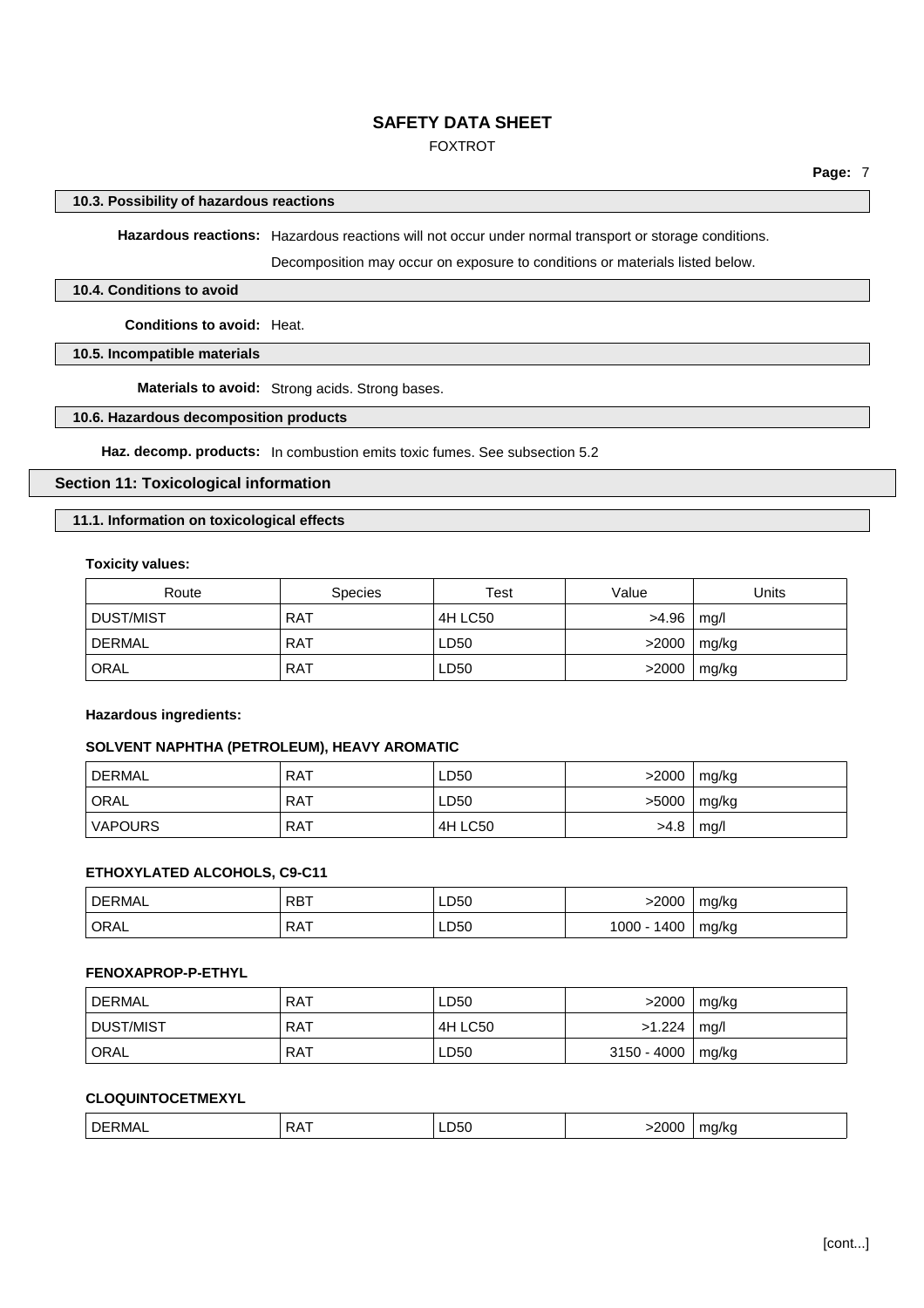## FOXTROT

**Page:** 8

| <b>DUST/MIST</b> | <b>RAT</b> | <b>LC50</b><br>4H | -5.05 | ma/l  |
|------------------|------------|-------------------|-------|-------|
| ORAL             | <b>RAT</b> | LD50              | 1098  | mg/kg |

#### **Relevant effects for mixture:**

| Effect        | Route      | Basis                   |
|---------------|------------|-------------------------|
| Irritation    | <b>DRM</b> | Hazardous: calculated   |
| Sensitisation | <b>DRM</b> | ' Hazardous: calculated |

#### **Symptoms / routes of exposure**

**Skin contact:** There may be irritation and redness at the site of contact. May produce an allergic

reaction.

**Eye contact:** There may be irritation and redness.

**Ingestion:** There may be soreness and redness of the mouth and throat.

**Inhalation:** There may be irritation of the throat with a feeling of tightness in the chest. Inhalation of vapours may cause lowered consciousness.

**Delayed / immediate effects:** Immediate effects can be expected after short-term exposure.

#### **Section 12: Ecological information**

#### **12.1. Toxicity**

**Ecotoxicity values:**

| <b>Species</b>                       | Test             | Value | Units          |
|--------------------------------------|------------------|-------|----------------|
| ALGAE (Desmodesmus subspicatus)      | 72H EC50         | 1.85  | mg/l           |
| DAPHNIDS (Daphnia magna)             | 48H LC50         | 3.1   | mq/l           |
| RAINBOW TROUT (Oncorhynchus mykiss)  | 96H LC50         | 3.83  | mg/l           |
| BOBWHITE QUAIL (Colinus virginianus) | LD50             | >2250 | mg/kg          |
| DUCKWEED (Lemna gibba)               | 7-day LC50       | 4.3   | mq/l           |
| EARTHWORM (Eisenia fetida)           | 14-day LC50      | 356.6 | mg/kg dry soil |
| BEE (Apis mellifera)                 | 72H LD50 contact | 599   | µg/bee         |
| BEE (Apis mellifera)                 | 48H LD50 oral    | 356   | µg/bee         |

## **12.2. Persistence and degradability**

**Persistence and degradability:** Fenoxaprop-P-ethyl is biodegradable, but does not meet the criteria for being readily biodegradable. Primary degradation half-lives are found to be less than 1 day in aerobic soil. Solvent naptha is readily biodegradable. However, it is not always rapidly degraded in the environment, but it is expected to be degraded at a moderate rate, depending on circumstances. The product contains minor amounts of not readily biodegradable ingredients, which may not be degradable in waste water treatment plants.

#### **12.3. Bioaccumulative potential**

**Bioaccumulative potential:** Due to rapid degradation, fenoxaprop-P-ethyl does not bioaccumulate (log Kow = 4.28).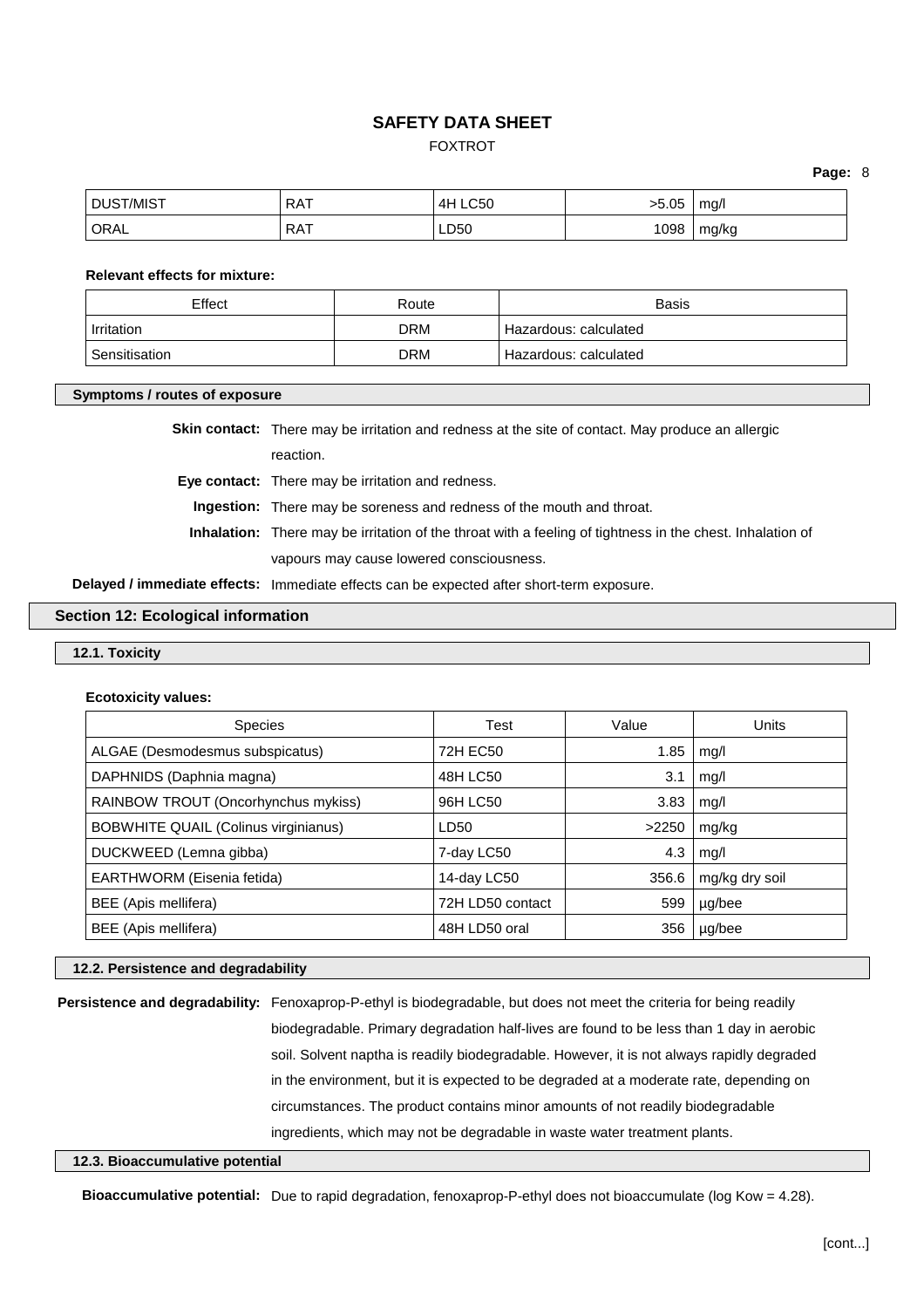### FOXTROT

Solvent naptha has a potential to bioaccumulate if continuous exposure is maintained. Most components can be metabolised by many organisms. Bioaccumulation factors (BCFs) of some of the main components are 1200 - 3200 by model calculation. Some of the main components of solvent naphtha have  $log Kow = 4.0 - 4.4$ , by model calculation.

#### **12.4. Mobility in soil**

**Mobility:** The active ingredient fenoxaprop-P-ethyl has low mobility in soil. Solvent naptha is not mobile in the environment, but it is highly volatile and will rapidly evaporate to the air if released into water or on the surface of soil.

## **12.5. Results of PBT and vPvB assessment**

**PBT identification:** This product is not identified as a PBT substance.

**12.6. Other adverse effects**

**Other adverse effects:** No data available.

#### **Section 13: Disposal considerations**

**13.1. Waste treatment methods**

| <b>Disposal operations:</b> Waste that cannot be reused or chemically reprocessed can be disposed of by removal  |
|------------------------------------------------------------------------------------------------------------------|
| to a licensed chemical destruction plant or by controlled incineration with flue gas                             |
| scrubbing. Do not contaminate water, foodstuffs, feed or seed by storage or disposal.                            |
| Do not discharge to sewer systems.                                                                               |
| <b>Disposal of packaging:</b> Triple rinse (or equivalent) and offer for recycling or reconditioning. Controlled |
| incineration with flue gas scrubbing is possible for combustible packaging materials.                            |
| Alternatively, packaging can be delivered to a licensed service for disposal of hazardous                        |
| waste.                                                                                                           |
| NB: The user's attention is drawn to the possible existence of regional or national                              |
| regulations regarding disposal.                                                                                  |

#### **Section 14: Transport information**

**14.1. UN number**

**UN number:** UN3082

#### **14.2. UN proper shipping name**

**Shipping name:** ENVIRONMENTALLY HAZARDOUS SUBSTANCE, LIQUID, N.O.S.

(FENOXAPROP-P-ETHYL)

#### **14.3. Transport hazard class(es)**

**Transport class:** 9

## **14.4. Packing group**

**Packing group:** III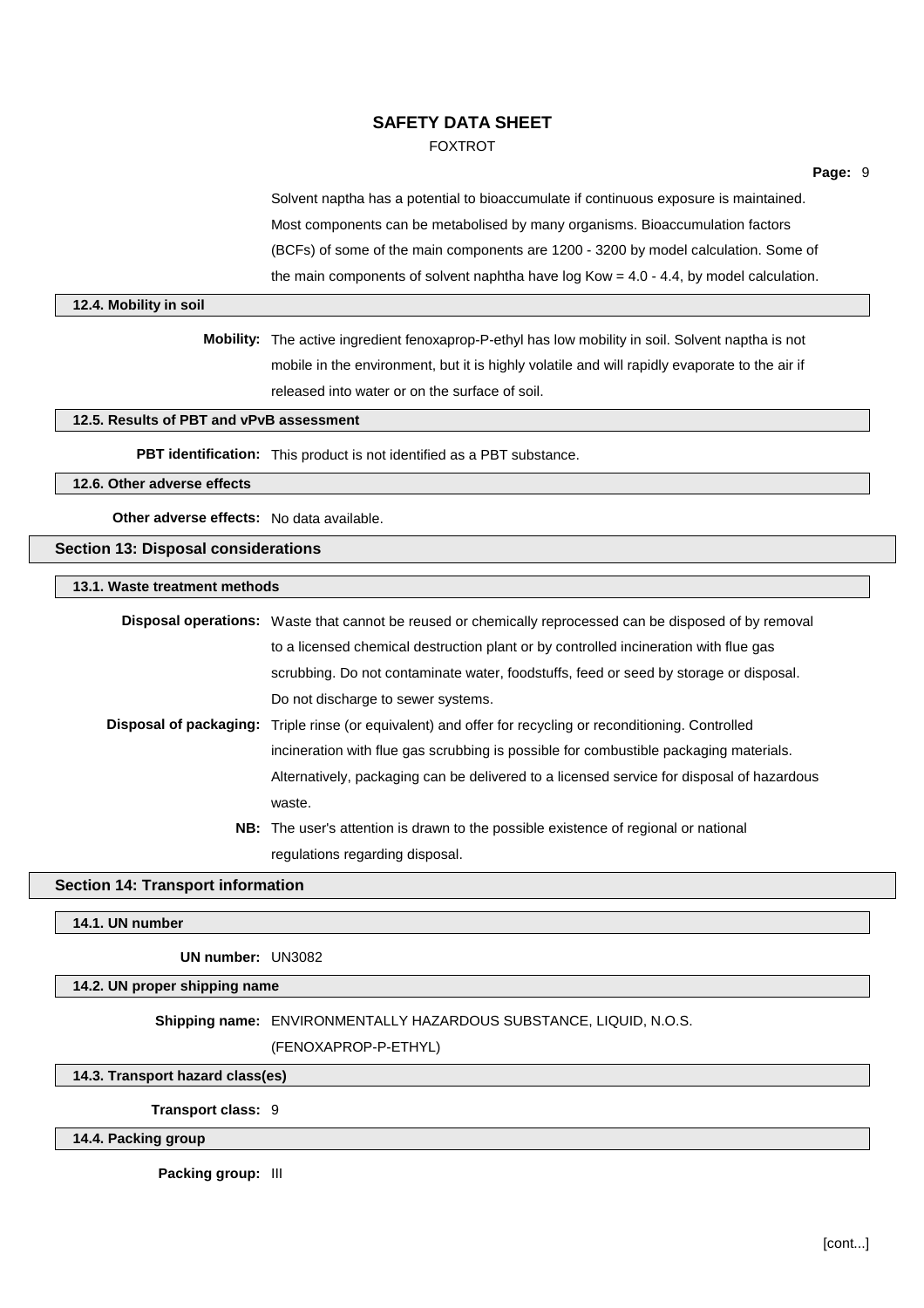### FOXTROT

**Page:** 10

**14.5. Environmental hazards**

**Environmentally hazardous:** Yes **Marine Marine Marine** pollutant: Yes **Marine Marine** pollutant: Yes

**14.6. Special precautions for user**

**Special precautions:** Do not discharge to the environment.

**Tunnel code:** E

**Transport category:** 3

#### **14.7. Transport in bulk according to Annex II of MARPOL73/78 and the IBC Code**

**Transport in bulk:** The product is not transported in bulk tankers.

**Section 15: Regulatory information**

**15.1. Safety, health and environmental regulations/legislation specific for the substance or mixture**

**Specific regulations:** Seveso category in Annex I, part 2, to Dir.96/82/EC: dangerous for the environment.

Workers under the age of 18 are not permitted to work with the product. All ingredients in

this product are covered by EU chemical legislation. Product Registration Number:

MAPP 13243.

**15.2. Chemical Safety Assessment**

**Chemical safety assessment:** A chemical safety assessment has not been carried out for the substance or the mixture by the supplier.

## **Section 16: Other information**

| <b>Other information</b> |                                                                                                        |
|--------------------------|--------------------------------------------------------------------------------------------------------|
|                          | Other information: This safety data sheet is prepared in accordance with Commission Regulation (EU) No |
|                          | 453/2010.                                                                                              |
|                          | * indicates text in the SDS which has changed since the last revision.                                 |
|                          | Phrases used in s.2 and 3: EUH401: To avoid risks to human health and the environment, comply with the |
|                          | instructions for use.                                                                                  |
|                          | H302: Harmful if swallowed.                                                                            |
|                          | H304: May be fatal if swallowed and enters airways.                                                    |
|                          | H315: Causes skin irritation.                                                                          |
|                          | H317: May cause an allergic skin reaction.                                                             |
|                          | H318: Causes serious eye damage.                                                                       |
|                          | H400: Very toxic to aquatic life.                                                                      |
|                          | H410: Very toxic to aquatic life with long lasting effects.                                            |
|                          | H411: Toxic to aquatic life with long lasting effects.                                                 |
|                          | R22: Harmful if swallowed.                                                                             |
|                          | R38: Irritating to skin.                                                                               |
|                          | R41: Risk of serious damage to eyes.                                                                   |
|                          | R43: May cause sensitisation by skin contact.                                                          |